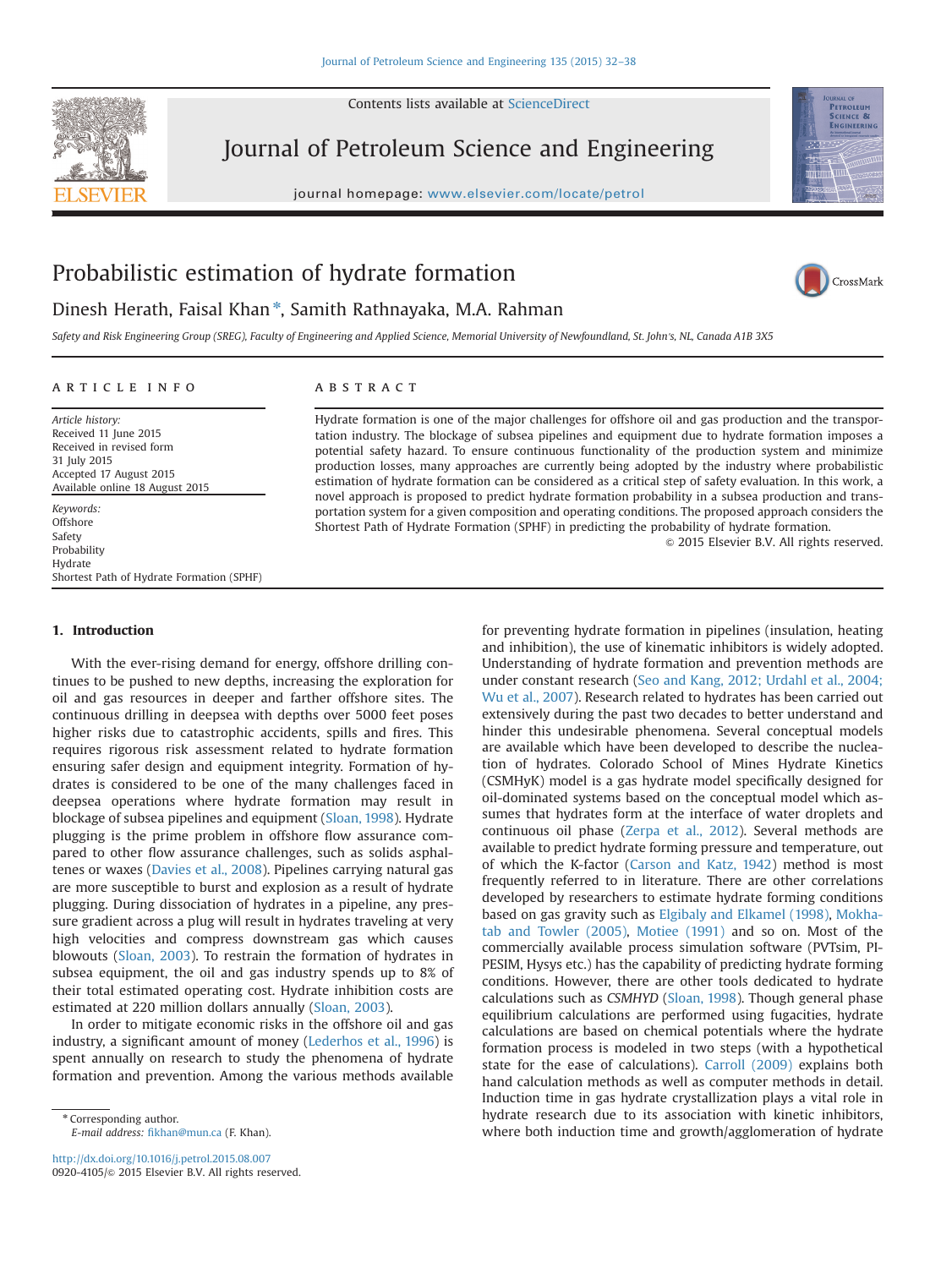| <b>Nomenclature</b>                       |                                                                                                                                                                                    | $P_{OP}$<br>$T_{md}$                 | pressure at operating point, psi<br>mean difference between safe temperature and aver-                                                                                                                                                                 |
|-------------------------------------------|------------------------------------------------------------------------------------------------------------------------------------------------------------------------------------|--------------------------------------|--------------------------------------------------------------------------------------------------------------------------------------------------------------------------------------------------------------------------------------------------------|
| $T_{SP}$<br>$P_{SP}$<br>$P_i$<br>$T_{OP}$ | temperature at safe point, °F<br>pressure at safe point, psi<br>temperature at intersecting point, °F<br>pressure at intersecting point, psi<br>temperature at operating point, °F | $P_{md}$<br>$\wedge T$<br>$X_{MeOH}$ | age temperature on hydrate equilibrium curve, °F<br>mean difference between safe pressure and average<br>pressure on hydrate equilibrium curve, psi<br>temperature depression due to inhibition, °F<br>mole fraction of inhibitor in liquid phase, wt% |

crystals are affected by kinetic inhibitors [\(Kashchiev and Fir](#page--1-0)[oozabadi, 2003](#page--1-0)). Different models for calculating induction time can be found in literature [\(Kashchiev, 2000\)](#page--1-0).

Although several models have been developed regarding nucleation of hydrates, the assessment of hydrate formation probability and their associated risks are still in their infancy. Therefore, it is of great importance to evaluate and predict the probability of hydrate formation for any given operating condition, which enables any blockages or other associated incidents/accidents due to hydrate formation to be prevented. [Deng et al. \(2014\)](#page--1-0) calculated the probability of hydrate formation using the combined probability method by establishing a "probability limit state equation" from the difference of hydrate formation temperature and operating temperature. They were able to calculate the probability of hydrate formation by adopting simulation methods for a temperature and pressure distribution obtained from an experimental flow loop. This method entails the logging of temperature and pressure data for the generation of distributions and it is not capable of predicting the probability for a specific operating condition, which are considered as key limitations. Therefore, a better and rigorous method of predicting hydrate formation probability is required which assists in preventing hydrate blockage and subsequent equipment failure or catastrophic accidents.

This study mainly focuses on developing a novel methodology to assess the probability of hydrate formation for a given operating condition and composition. The present work is only focused on the right-hand side of the hydrate forming curve (hydrate-free zone) and develops a methodology to quantify the likelihood of reaching hydrate-stable zone in probabilistic terms. The proposed method considers all achievable pathways for any given operating point (temperature and pressure) to reach hydrate forming conditions. Due to the simplicity of proposed method, it does not require extensive logging of temperature and pressure data. Hence, the probability of hydrate formation of any natural gas pipeline with known composition and operating conditions can be easily predicted, expediting the decision making process around hydrate remediation. Furthermore, the present work can be considered as the first step towards the risk assessment of hydrate formation. To demonstrate the applicability of the proposed method, two case studies are considered. Also two different scenarios with different compositions (99%-CH<sub>4</sub>,  $1\%$ -C<sub>2</sub>H<sub>6</sub> and 99%-CH<sub>4</sub>, 1%-C<sub>2</sub>H<sub>6</sub>, MeOH 10 wt%) are compared to validate the accuracy of the proposed methodology. Based on the findings, a novel correlation between the respective probability curves is presented.

#### 2. Hydrate formation probability estimation method

The proposed methodology can be summarized in four key steps as shown in Fig. 1. The four key steps are explained in detail in the following sections.







### 2.1. Calculation of hydrate forming conditions

Hydrate forming curves are used to define the temperature and pressure conditions at which hydrates tend to form (Fig. 2). In order to avoid the possibility of hydrate formation, the hydrocarbon system must operate outside the temperature and pressure